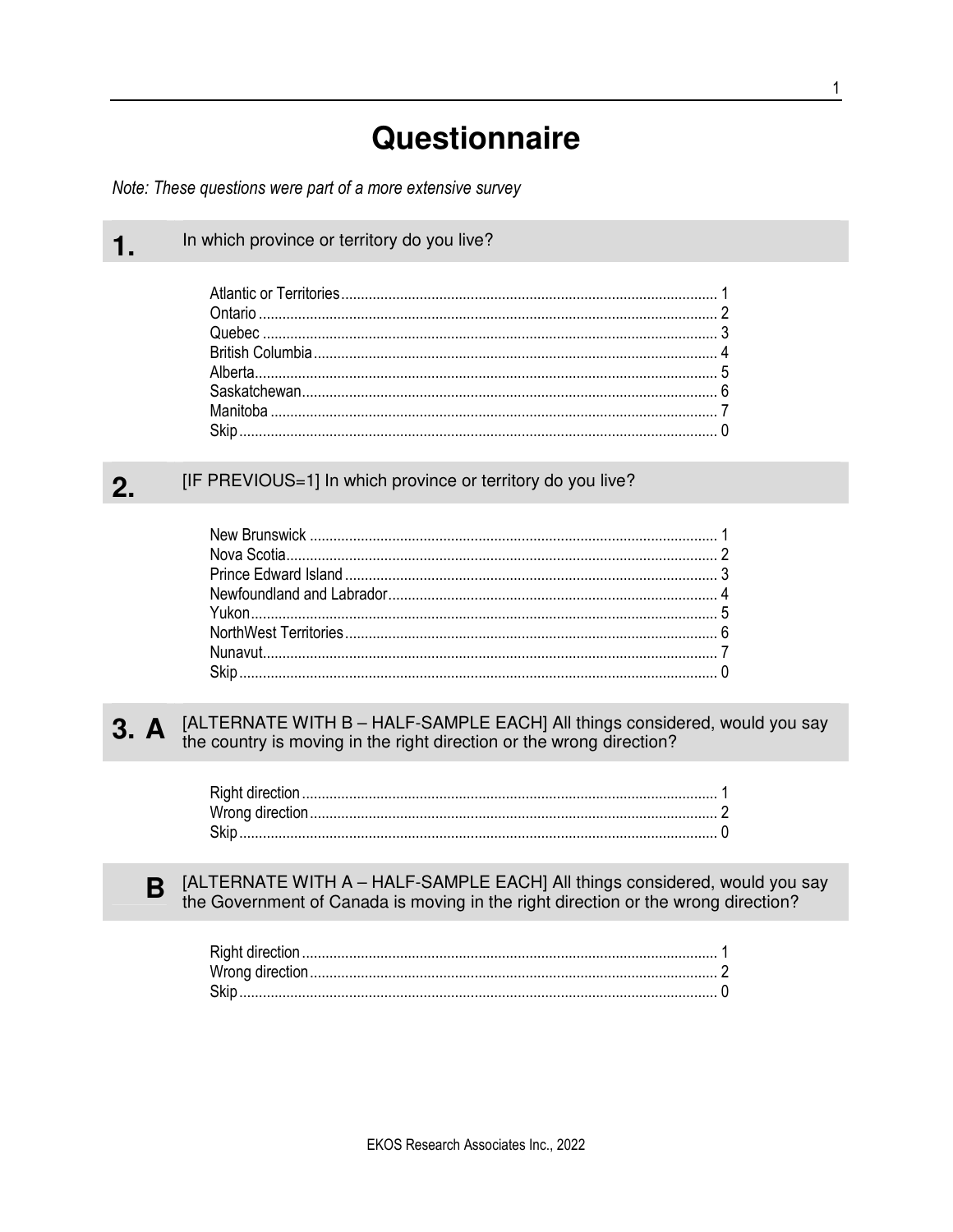#### If a federal election were held tomorrow, which party would you vote for? 4.

#### [IF PREVIOUS=7] Even if you do not have a firm idea, are you leaning towards a 5. party?

#### 6. [IF PREVIOUS=1] As it stands, towards which party are you leaning?

#### $7.$ Of the following candidates, who would you prefer to see as leader of the Conservative Party of Canada?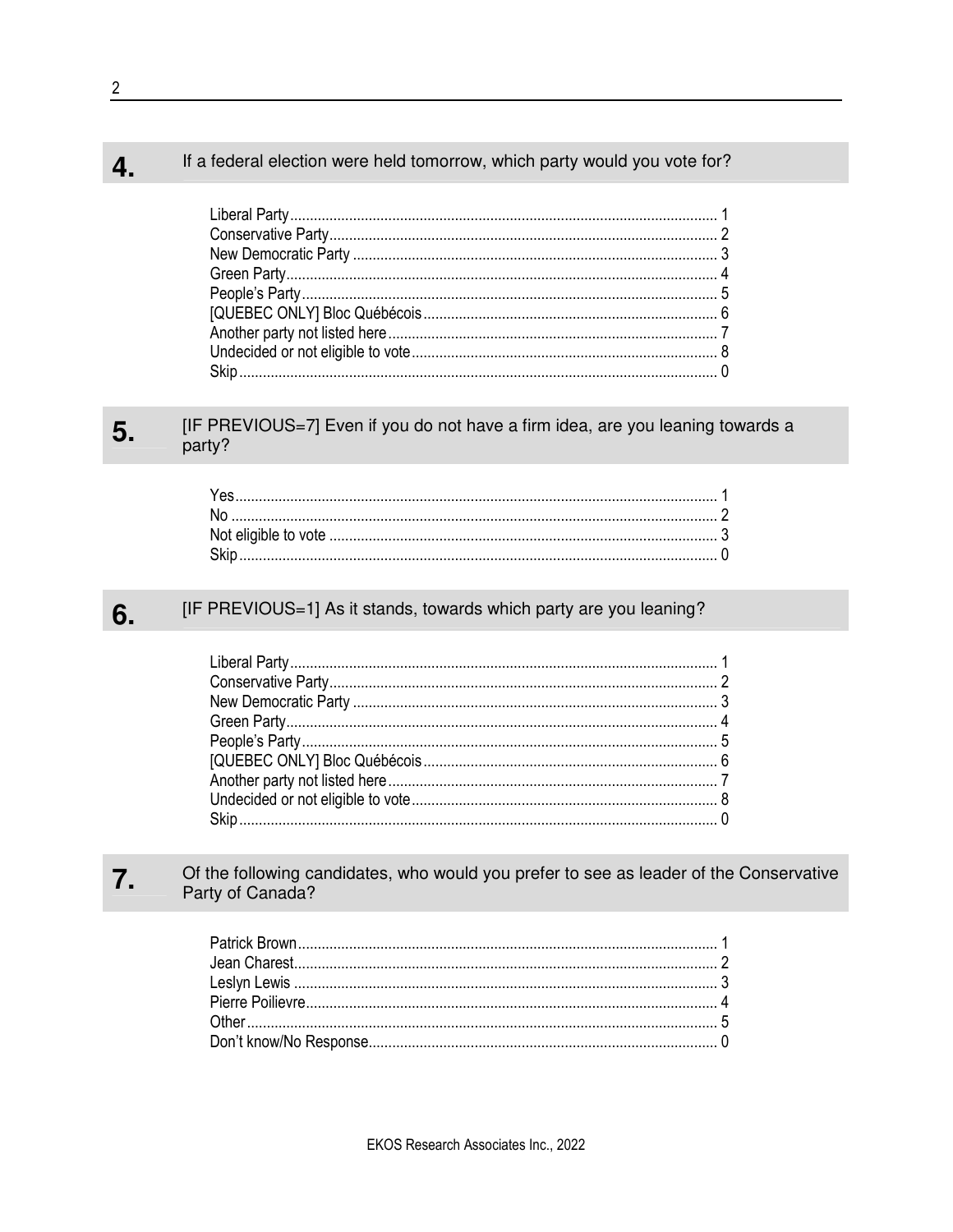#### [ONTARIO ONLY] If a provincial election were held tomorrow, which party would you 8. vote for?

#### [IF PREVIOUS=6] Even if you do not have a firm idea, are you leaning towards a 9. party?

| .Skin |  |
|-------|--|

#### 10. [IF PREVIOUS=1] As it stands, towards which party are you leaning?

#### [ROTATE A/B - HALF-SAMPLE EACH] In your opinion do you feel that there are too  $11.$ few, too many or about the right number of immigrants coming to Canada?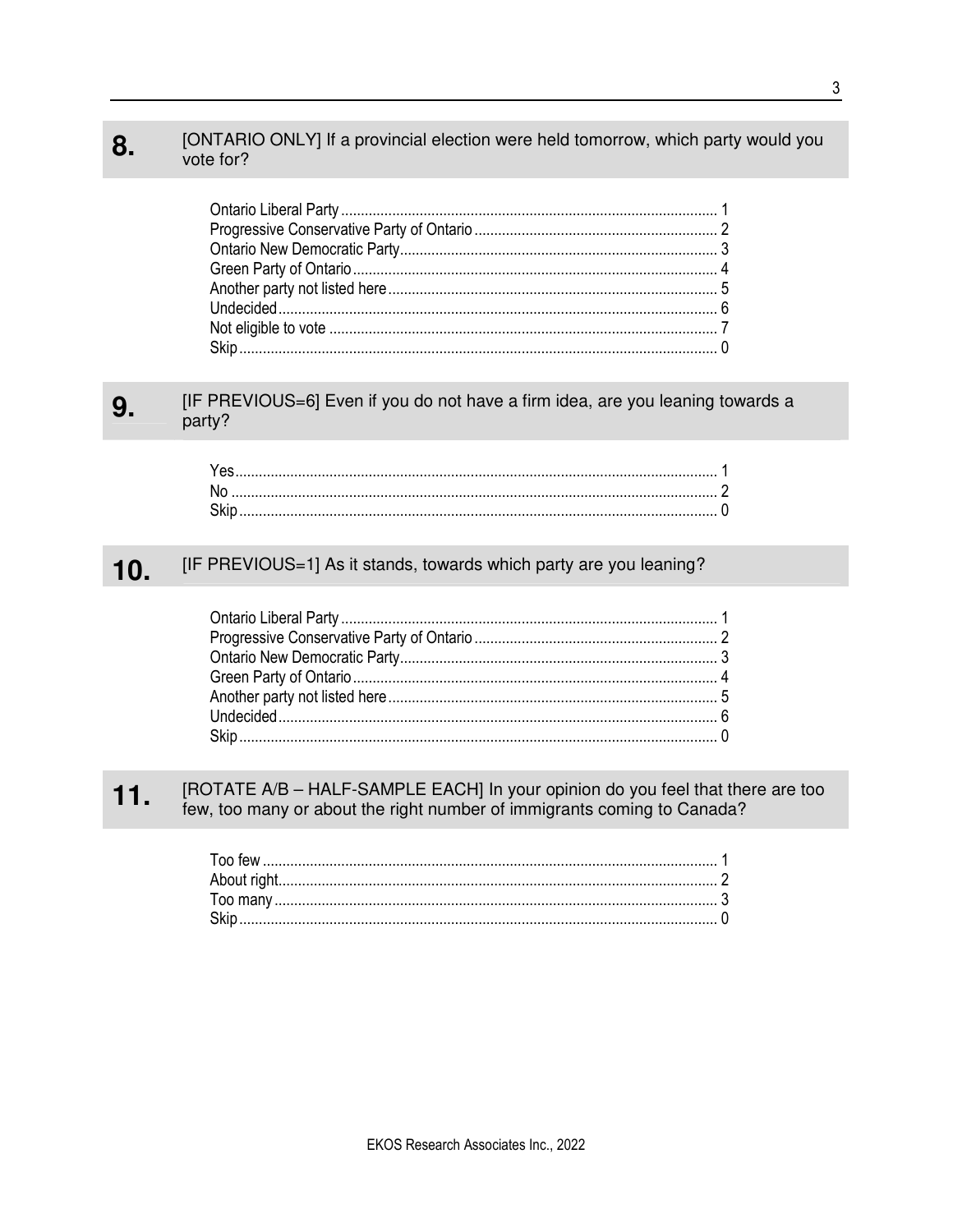### **12.** [ROTATE A/B – HALF-SAMPLE EACH] Forgetting about the overall number of immigrants coming to Canada, of those who come would you say there are too few, too many or the right amount who are members of visible minorities?

# **13.** Have you received at least one dose of a COVID-19 vaccine?

## **Source: 001-22B**

**14** To what extent would you support or oppose a proof-of-vaccination system where Canadians would be required to carry a vaccine passport in order to travel or attend public events? Please use a 5-point scale where 1 means strongly oppose, 5 means strongly support, and the midpoint, 3, means neither support nor oppose.

| <b>STRONGLY</b><br><b>OPPOSE</b> | <b>NEITHER SUPPORT</b><br><b>NOR OPPOSE</b> | <b>STRONGLY</b><br><b>SUPPORT</b> | DON'T KNOW/<br><b>NO RESPONSE</b> |
|----------------------------------|---------------------------------------------|-----------------------------------|-----------------------------------|
|                                  |                                             | 5                                 |                                   |

**15.** As you may know, the convoy protests are an ongoing protest movement made up of truckers and other demonstrators who, among other things, blockaded several Canadian cities and border crossings with the United States in February 2022. The protest was sparked by vaccine mandates for cross-border truck drivers, but later grew to a push for an end to all pandemic restrictions. To what extent do you support or oppose this movement?

| <b>STRONGLY</b><br><b>OPPOSE</b> | <b>NEITHER SUPPORT</b><br><b>NOR OPPOSE</b> | <b>STRONGLY</b><br><b>SUPPORT</b> | DON'T KNOW<br><b>NO RESPONSE</b> |
|----------------------------------|---------------------------------------------|-----------------------------------|----------------------------------|
|                                  |                                             |                                   |                                  |
|                                  |                                             | ∽                                 |                                  |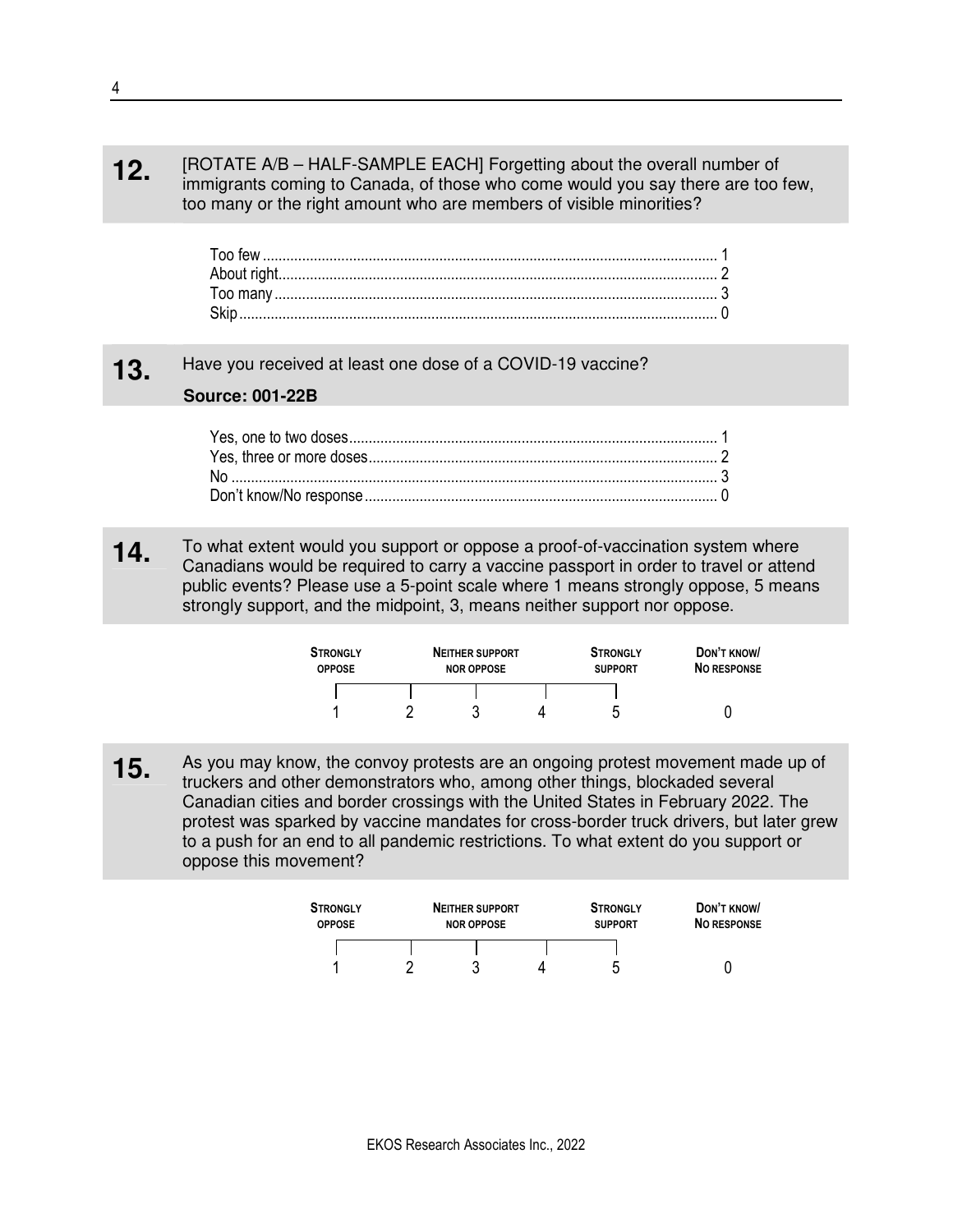## **16.** Do you agree or disagree with the following statement: I think that there should be a strict han an guns in when areas. strict ban on guns in urban areas.

# **17.** Thinking about your general views on abortion, would you say you are more pro-life or pro-choice?

| <b>STRONGLY</b><br><b>PRO-LIFE</b> |  |   | <b>NEITHER</b> |                | <b>STRONGLY</b><br><b>PRO-CHOICE</b> | DON'T KNOW<br><b>NO RESPONSE</b> |
|------------------------------------|--|---|----------------|----------------|--------------------------------------|----------------------------------|
|                                    |  |   |                |                |                                      |                                  |
|                                    |  | 3 | 4              | $\mathfrak{D}$ |                                      | 9                                |